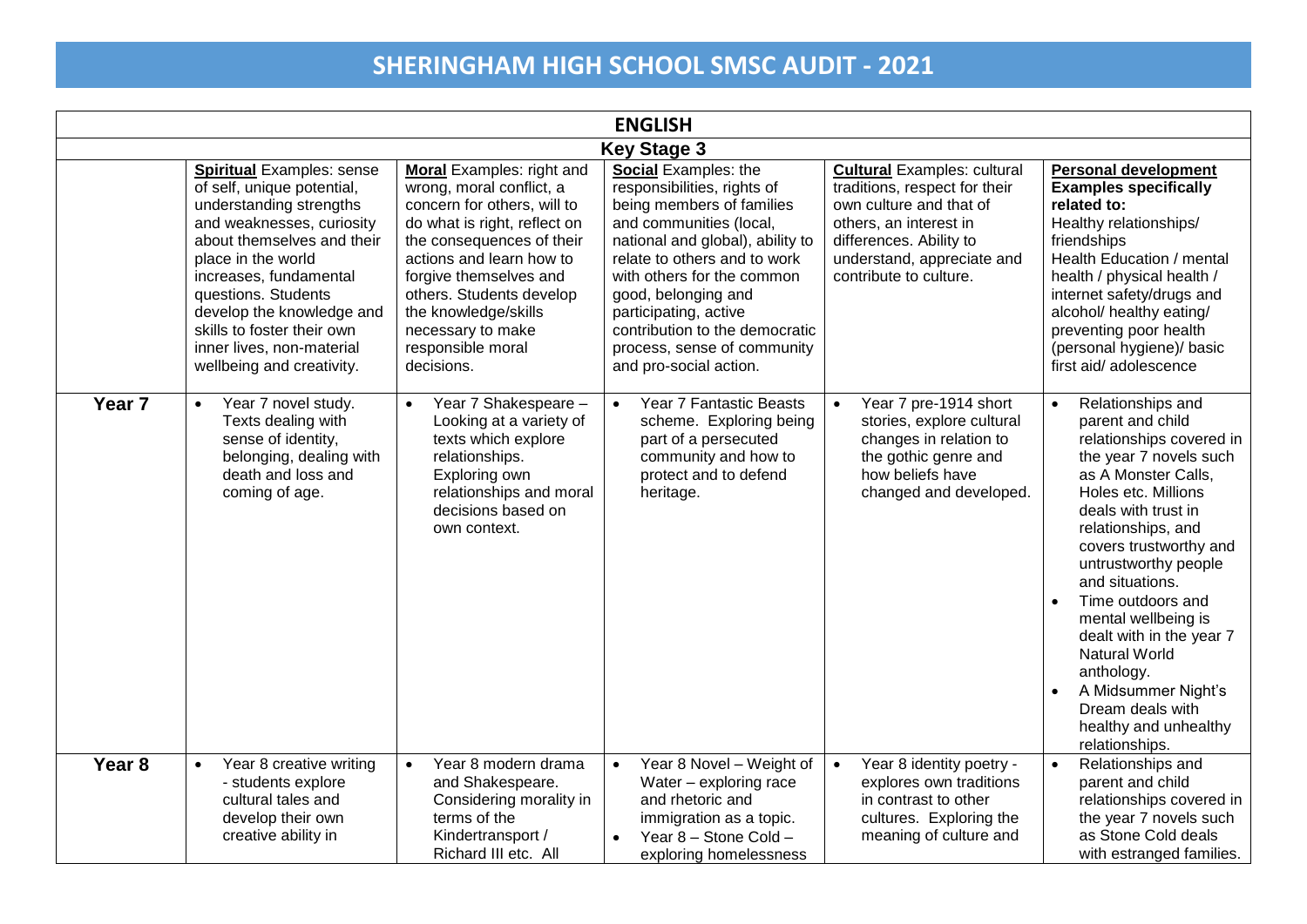| responding to a<br>stimulus.                           | texts deal with moral<br>dilemmas and working<br>through overcoming<br>them. | and social<br>responsibilities.<br>Words against<br>$\bullet$<br>discrimination - Non<br>Fiction Scheme explores<br>where to look for<br>trustworthy messaging<br>and how to form own<br>opinions in the light of<br>confusing messages. | the traditions embedded<br>within cultures.<br>Year 8 Novel - Weight of<br>$\bullet$<br>Water - exploring race<br>and rhetoric and<br>immigration as a topic.<br>Book Thief deals with<br>WW2 and persecution of<br>the Jews. | Weight of Water looks<br>$\bullet$<br>at online abuse and<br>recognising healthy<br>and unhealthy<br>relationships.<br>Identity poetry in year 8<br>$\bullet$<br>deals with how people<br>are viewed, and unsafe<br>relationships, as well<br>as loving and secure<br>relationships and the<br>dynamics within them.<br>They also deal with<br>concepts such as peer<br>pressure, and<br>recognising dangerous<br>situations.<br>The Shakespeare texts<br>all look at how<br>relationships can<br>become toxic. They<br>explore both parent<br>and child relationships<br>as well as marital<br>relationships and all<br>deal with exclusion<br>from society and<br>racism / otherness. |
|--------------------------------------------------------|------------------------------------------------------------------------------|------------------------------------------------------------------------------------------------------------------------------------------------------------------------------------------------------------------------------------------|-------------------------------------------------------------------------------------------------------------------------------------------------------------------------------------------------------------------------------|-----------------------------------------------------------------------------------------------------------------------------------------------------------------------------------------------------------------------------------------------------------------------------------------------------------------------------------------------------------------------------------------------------------------------------------------------------------------------------------------------------------------------------------------------------------------------------------------------------------------------------------------------------------------------------------------|
|                                                        |                                                                              | <b>Key Stage 4</b>                                                                                                                                                                                                                       |                                                                                                                                                                                                                               |                                                                                                                                                                                                                                                                                                                                                                                                                                                                                                                                                                                                                                                                                         |
| <b>Spiritual</b>                                       | <b>Moral</b>                                                                 | <b>Social</b>                                                                                                                                                                                                                            | <b>Cultural</b>                                                                                                                                                                                                               | <b>Personal development</b>                                                                                                                                                                                                                                                                                                                                                                                                                                                                                                                                                                                                                                                             |
| Examples: sense of self,                               | Examples: right and wrong,                                                   | Examples: the                                                                                                                                                                                                                            | Examples: cultural traditions,                                                                                                                                                                                                | <b>Examples specifically</b>                                                                                                                                                                                                                                                                                                                                                                                                                                                                                                                                                                                                                                                            |
| unique potential,                                      | moral conflict, a concern                                                    | responsibilities, rights of                                                                                                                                                                                                              | respect for their own culture                                                                                                                                                                                                 | related to:                                                                                                                                                                                                                                                                                                                                                                                                                                                                                                                                                                                                                                                                             |
| understanding strengths                                | for others, will to do what is                                               | being members of families                                                                                                                                                                                                                | and that of others, an                                                                                                                                                                                                        | Healthy relationships/                                                                                                                                                                                                                                                                                                                                                                                                                                                                                                                                                                                                                                                                  |
| and weaknesses, curiosity                              | right, reflect on the                                                        | and communities (local,                                                                                                                                                                                                                  | interest in differences. Ability                                                                                                                                                                                              | friendships                                                                                                                                                                                                                                                                                                                                                                                                                                                                                                                                                                                                                                                                             |
| about themselves and their                             | consequences of their                                                        | national and global), ability to<br>relate to others and to work                                                                                                                                                                         | to understand, appreciate<br>and contribute to culture.                                                                                                                                                                       | Health Education / mental                                                                                                                                                                                                                                                                                                                                                                                                                                                                                                                                                                                                                                                               |
| place in the world                                     | actions and learn how to                                                     |                                                                                                                                                                                                                                          |                                                                                                                                                                                                                               | health / physical health /                                                                                                                                                                                                                                                                                                                                                                                                                                                                                                                                                                                                                                                              |
| increases, fundamental                                 | forgive themselves and                                                       | with others for the common                                                                                                                                                                                                               |                                                                                                                                                                                                                               | internet safety/drugs and                                                                                                                                                                                                                                                                                                                                                                                                                                                                                                                                                                                                                                                               |
| questions. They develop<br>the knowledge and skills to | others. They develop the                                                     | good, belonging and                                                                                                                                                                                                                      |                                                                                                                                                                                                                               | alcohol/ healthy eating/                                                                                                                                                                                                                                                                                                                                                                                                                                                                                                                                                                                                                                                                |
|                                                        | knowledge/skills necessary                                                   | participating, active                                                                                                                                                                                                                    |                                                                                                                                                                                                                               | preventing poor health                                                                                                                                                                                                                                                                                                                                                                                                                                                                                                                                                                                                                                                                  |
| foster their own inner lives.                          | to make responsible moral<br>decisions.                                      | contribution to the democratic                                                                                                                                                                                                           |                                                                                                                                                                                                                               | (personal hygiene)/ basic<br>first aid/ adolescence                                                                                                                                                                                                                                                                                                                                                                                                                                                                                                                                                                                                                                     |
|                                                        |                                                                              |                                                                                                                                                                                                                                          |                                                                                                                                                                                                                               |                                                                                                                                                                                                                                                                                                                                                                                                                                                                                                                                                                                                                                                                                         |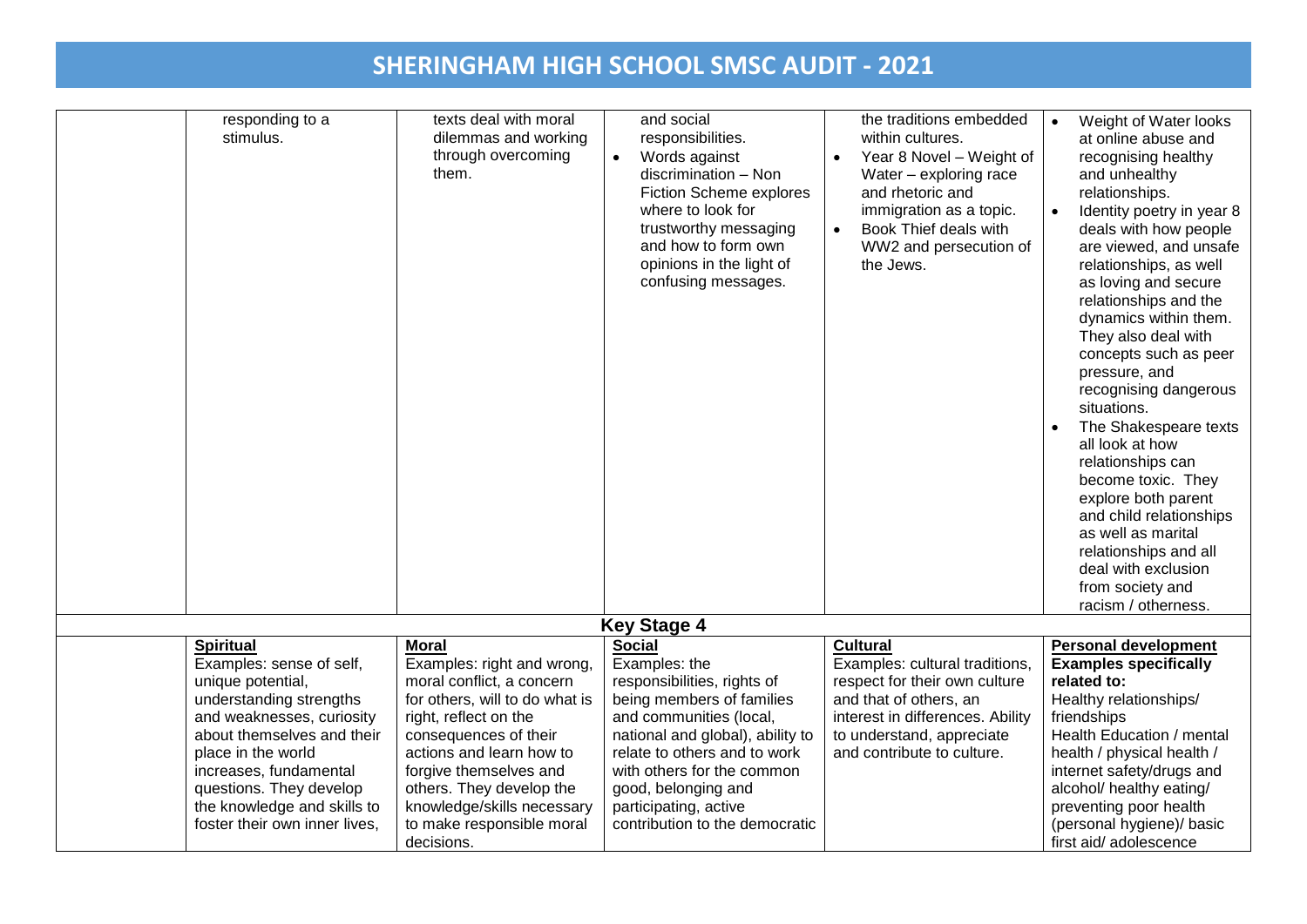|        | non-material wellbeing and<br>creativity.                                                                                                                                                                                                                              |                                                                                                                                                                                                                       | process, sense of community<br>and pro-social action.                                                                                                                                                                                                       |                                                                                                                                                     |                                                                                                                                                                                                                                                                                                                                                                                                                                                                                                                                                                                                                                                                                                                                                                                                                                                                                                             |
|--------|------------------------------------------------------------------------------------------------------------------------------------------------------------------------------------------------------------------------------------------------------------------------|-----------------------------------------------------------------------------------------------------------------------------------------------------------------------------------------------------------------------|-------------------------------------------------------------------------------------------------------------------------------------------------------------------------------------------------------------------------------------------------------------|-----------------------------------------------------------------------------------------------------------------------------------------------------|-------------------------------------------------------------------------------------------------------------------------------------------------------------------------------------------------------------------------------------------------------------------------------------------------------------------------------------------------------------------------------------------------------------------------------------------------------------------------------------------------------------------------------------------------------------------------------------------------------------------------------------------------------------------------------------------------------------------------------------------------------------------------------------------------------------------------------------------------------------------------------------------------------------|
| Year 9 | Shakespeare and<br>$\bullet$<br>novel. Exploring the<br>development of<br>characters and their<br>interactions.<br>Poetry - Exploring the<br>$\bullet$<br>cultural developments<br>in poetry and<br>discussing the<br>exploration of self in<br>identity driven poems. | Shakespeare Villains -<br>$\bullet$<br>exploring moral<br>decisions of abhorrent<br>characters from<br>Shakespeare.<br>Debating the<br>motivations and actions<br>and exploring the<br>morality and mystery<br>plays. | An Inspector Calls-<br>$\bullet$<br>theme of society and<br>social responsibility dealt<br>with at length.<br>Speaking and listening<br>engages students with<br>moral / social issues and<br>encourages them to form<br>and present their own<br>opinions. | Contextual factors are a<br>$\bullet$<br>significant AO at GCSE<br>Literature. Differences<br>between modern and<br>historical context<br>explored. | The Modern novel texts<br>$\bullet$<br>all deal with complex<br>relationship dynamics.<br>Lord of the Flies looks<br>at coercive control as<br>well as questioning<br>messages. Animal<br>Farm, Mockingbird etc<br>are the same. Anita<br>and Me deals with<br>racism and coercive<br>relationships.<br>The chosen<br>$\bullet$<br>Shakespeare texts deal<br>with unhealthy<br>relationships<br>specifically. Titus<br>Andronicus deals with<br>Rape and Mental<br>Health; Othello deals<br>with Jealousy and<br>manipulation and<br>Romeo and Juliet deals<br>with the concept of<br>risks and consent.<br>Modern Drama texts<br>$\bullet$<br>deal with mass hysteria<br>(Crucible) and<br>trustworthy /<br>untrustworthy<br>messages. Blood<br>Brothers deals with<br>pregnancy and poverty,<br>as well as grief and<br>loss. Running on the<br>Cracks deals with<br>abuse and Parental<br>relationships. |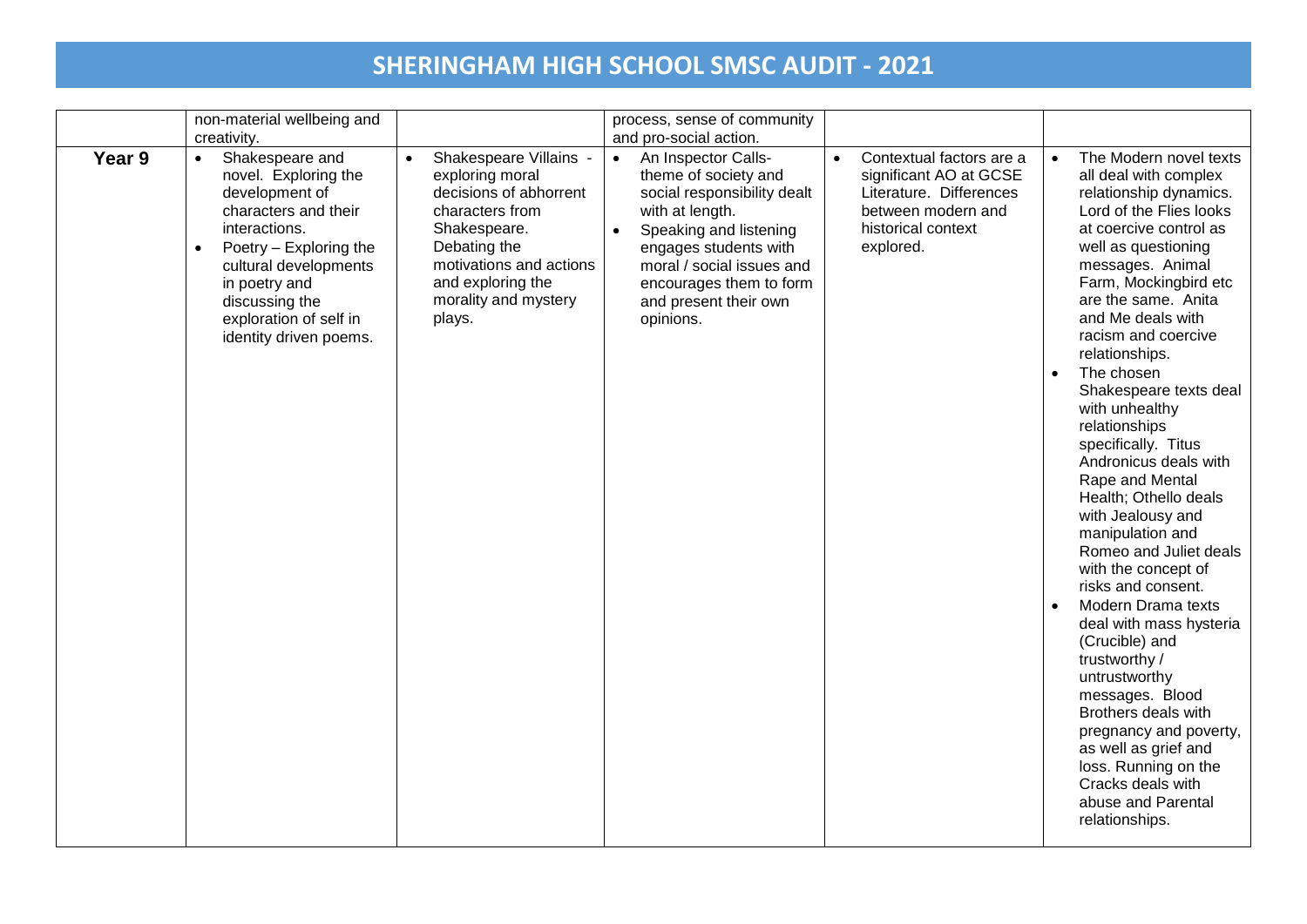| Year 10 | Shakespeare and<br>novel. Exploring the<br>development of<br>characters and their<br>interactions.<br>Poetry - Exploring the<br>$\bullet$<br>cultural developments<br>in poetry and<br>discussing the<br>exploration of self in<br>identity driven poems                              | <b>Exploring morality</b><br>$\bullet$<br>through 19 <sup>th</sup> century<br>novels. Christmas<br>Carol . Jekyll and Hyde<br>- exploring the villains<br>and the decisions<br>made and the moral<br>journeys taken. | An Inspector Calls-<br>$\bullet$<br>theme of society and<br>social responsibility dealt<br>with at length.                                                                            | Contextual factors are a<br>$\bullet$<br>significant AO at GCSE<br>Literature. Differences<br>between modern and<br>historical context<br>explored. | Non Fiction texts deal<br>$\bullet$<br>with messaging and<br>how to explore what<br>people mean and what<br>their viewpoint is from<br>the language they use.<br>Students are taught to<br>examine perspective,<br>and how to develop<br>their own in their own<br>writing in a manner<br>which is both respectful<br>and balanced.                                                                                                                                                                                       |  |
|---------|---------------------------------------------------------------------------------------------------------------------------------------------------------------------------------------------------------------------------------------------------------------------------------------|----------------------------------------------------------------------------------------------------------------------------------------------------------------------------------------------------------------------|---------------------------------------------------------------------------------------------------------------------------------------------------------------------------------------|-----------------------------------------------------------------------------------------------------------------------------------------------------|---------------------------------------------------------------------------------------------------------------------------------------------------------------------------------------------------------------------------------------------------------------------------------------------------------------------------------------------------------------------------------------------------------------------------------------------------------------------------------------------------------------------------|--|
| Year 11 | Exploring the cultural<br>developments in<br>extracts and discussing<br>the exploration of self in<br>identity driven texts.<br>Creative writing -<br>$\bullet$<br>students explore<br>cultural tales and<br>develop their own<br>creative ability in<br>responding to a<br>stimulus. | <b>Exploring moral issues</b><br>$\bullet$<br>through paper 2 stimuli<br>- looking at issues of<br>gender inequality / gun<br>crime / social<br>responsibility / social<br>media etc.                                | <b>Exploring moral issues</b><br>$\bullet$<br>through paper 2 stimuli -<br>looking at issues of<br>gender inequality / gun<br>crime / social<br>responsibility / social<br>media etc. | Contextual factors are a<br>significant AO at GCSE<br>Literature. Differences<br>between modern and<br>historical context<br>explored.              | Coercion is dealt with<br>$\bullet$<br>in Macbeth in the<br>relationship in their<br>marriage.<br>Criminal behaviour is<br>$\bullet$<br>explored in Macbeth,<br>Jekyll and Hyde and<br>Sign of Four.<br>Consent is explored in<br>$\bullet$<br>An Inspector Calls and<br>the concept of Rape is<br>covered in detail.<br>Trustworthy and<br>untrustworthy partners<br>and exploitation is also<br>covered. This text also<br>deals with the roles and<br>responsibilities of<br>parents in relation to<br>their children. |  |
|         | <b>Key Stage 5</b>                                                                                                                                                                                                                                                                    |                                                                                                                                                                                                                      |                                                                                                                                                                                       |                                                                                                                                                     |                                                                                                                                                                                                                                                                                                                                                                                                                                                                                                                           |  |
| Year 12 | <b>Spiritual Examples: sense</b><br>of self, unique potential,<br>understanding strengths<br>and weaknesses, curiosity                                                                                                                                                                | <b>Moral</b> Examples: right and<br>wrong, moral conflict, a<br>concern for others, will to<br>do what is right, reflect on                                                                                          | Social Examples: the<br>responsibilities, rights of<br>being members of families<br>and communities (local,                                                                           | <b>Cultural Examples: cultural</b><br>traditions, respect for their<br>own culture and that of<br>others, an interest in                            | <b>Personal development</b><br><b>Examples specifically</b><br>related to:                                                                                                                                                                                                                                                                                                                                                                                                                                                |  |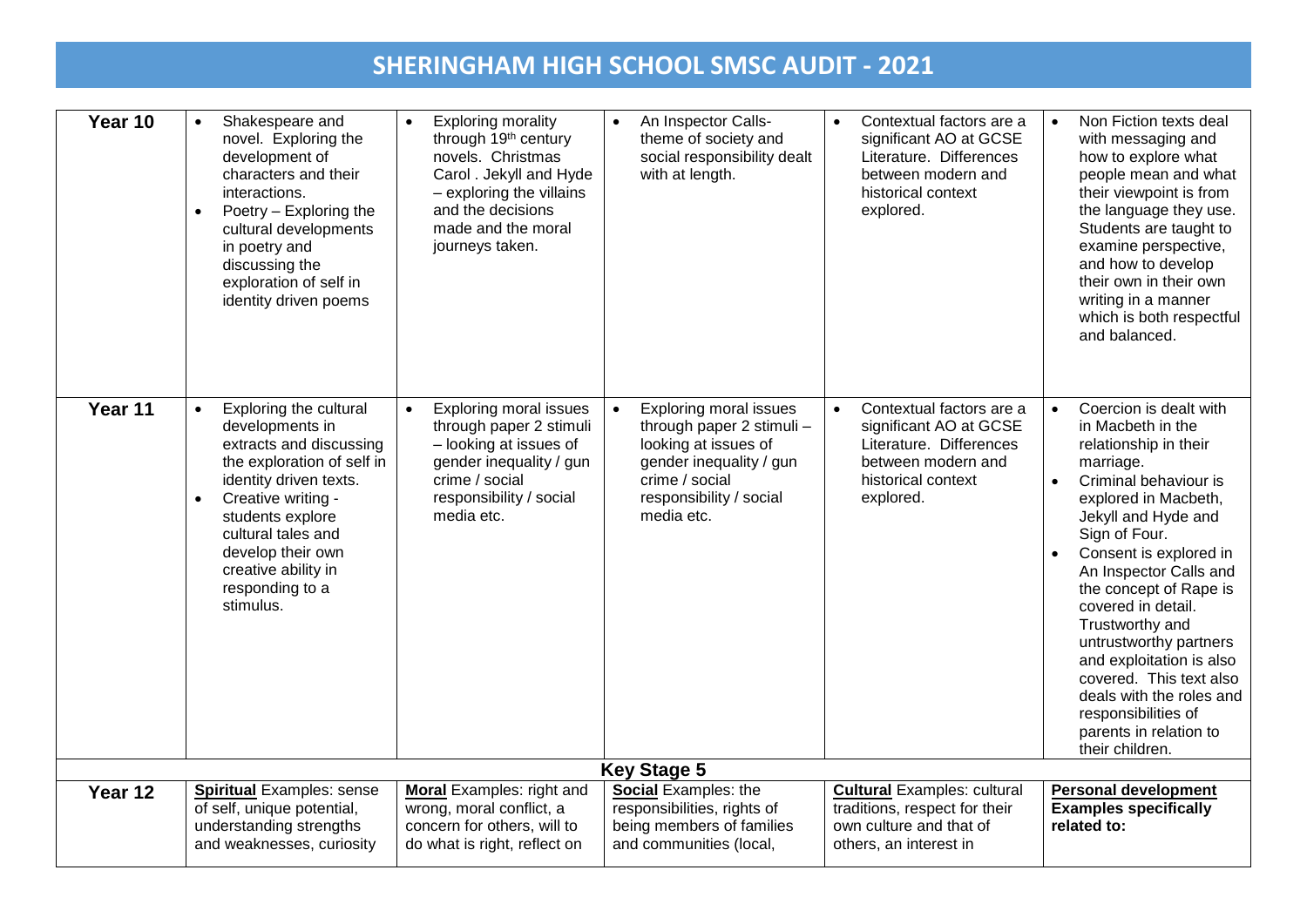|         | about themselves and their<br>place in the world<br>increases, fundamental<br>questions. They develop<br>the knowledge and skills to<br>foster their own inner lives,<br>non-material wellbeing and<br>creativity.                 | the consequences of their<br>actions and learn how to<br>forgive themselves and<br>others. They develop the<br>knowledge/skills necessary<br>to make responsible moral<br>decisions.                                                                               | national and global), ability to<br>relate to others and to work<br>with others for the common<br>good, belonging and<br>participating, active<br>contribution to the democratic<br>process, sense of community<br>and pro-social action. | differences. Ability to<br>understand, appreciate and<br>contribute to culture.                                                                         | Healthy relationships/<br>friendships<br>Health Education / mental<br>health / physical health /<br>internet safety/drugs and<br>alcohol/ healthy eating/<br>preventing poor health<br>(personal hygiene)/ basic<br>first aid/ adolescence                                                                                                                                                                                                                   |
|---------|------------------------------------------------------------------------------------------------------------------------------------------------------------------------------------------------------------------------------------|--------------------------------------------------------------------------------------------------------------------------------------------------------------------------------------------------------------------------------------------------------------------|-------------------------------------------------------------------------------------------------------------------------------------------------------------------------------------------------------------------------------------------|---------------------------------------------------------------------------------------------------------------------------------------------------------|--------------------------------------------------------------------------------------------------------------------------------------------------------------------------------------------------------------------------------------------------------------------------------------------------------------------------------------------------------------------------------------------------------------------------------------------------------------|
| Year 13 | All schemes explore the<br>development of<br>character and the<br>interplay between<br>different ideologies.<br>Top Girls in particular<br>deals with the stark<br>differences in versions<br>of the self in different<br>spheres. | Wuthering Heights -<br>$\bullet$<br>exploring the literary<br>Other and the<br>connotations of the<br>morality of Heathcliff.<br>Exploring the class<br>divide and the<br>harshness of the<br>landscape reflected in<br>the character through<br>pathetic fallacy. | Exploring societal gaps<br>in the Changeling and<br>partner texts such as<br>Lolita / poetry / A<br><b>Thousand Splendid Suns</b><br>/ Oranges are not the<br>only Fruit etc. Wide<br>range of social issues<br>explored and developed.   | <b>Cultural elements</b><br>$\bullet$<br>explored in unseen<br>poetry through the ages.                                                                 | <b>Wuthering Heights</b><br>explores in detail the<br>concept of healthy and<br>unhealthy relationships,<br>domestic abuse, parent<br>and child relationships,<br>stereotypes, bullying.<br>The Changeling<br>$\bullet$<br>discusses the concept<br>of rape and coercion,<br>and parent and child<br>relationships.<br>Winter's Tale $-$<br>$\bullet$<br>exploring flawed<br>character / suppression<br>of women / inequalities<br>/ love and relationships. |
|         |                                                                                                                                                                                                                                    |                                                                                                                                                                                                                                                                    | Possible areas for development                                                                                                                                                                                                            |                                                                                                                                                         |                                                                                                                                                                                                                                                                                                                                                                                                                                                              |
|         |                                                                                                                                                                                                                                    | The Help - exploring<br>social divisions / racism<br>/ gender / motherhood.                                                                                                                                                                                        | Feminine Gospels -<br>$\bullet$<br>exploring the role of<br>women in society.                                                                                                                                                             | The Help - exploring<br>social divisions /<br>racism / gender /<br>motherhood<br>Cultural elements<br>explored in unseen<br>poetry through the<br>ages. | Top Girls explores in<br>detail the concept of<br>healthy and unhealthy<br>relationships, domestic<br>abuse, parent and child<br>relationships,<br>stereotypes, bullying.<br>The Help also deals<br>with domestic abuse<br>and controlling<br>relationships.                                                                                                                                                                                                 |
|         | <b>Spiritual</b><br>Examples: sense of self,<br>unique potential,                                                                                                                                                                  | <b>Moral</b><br>Examples: right and wrong,<br>moral conflict, a concern                                                                                                                                                                                            | <b>Social</b><br>Examples: the<br>responsibilities, rights of                                                                                                                                                                             | <b>Cultural</b><br>Examples: cultural traditions,<br>respect for their own culture                                                                      | <b>Personal development</b><br><b>Examples specifically</b><br>related to:                                                                                                                                                                                                                                                                                                                                                                                   |